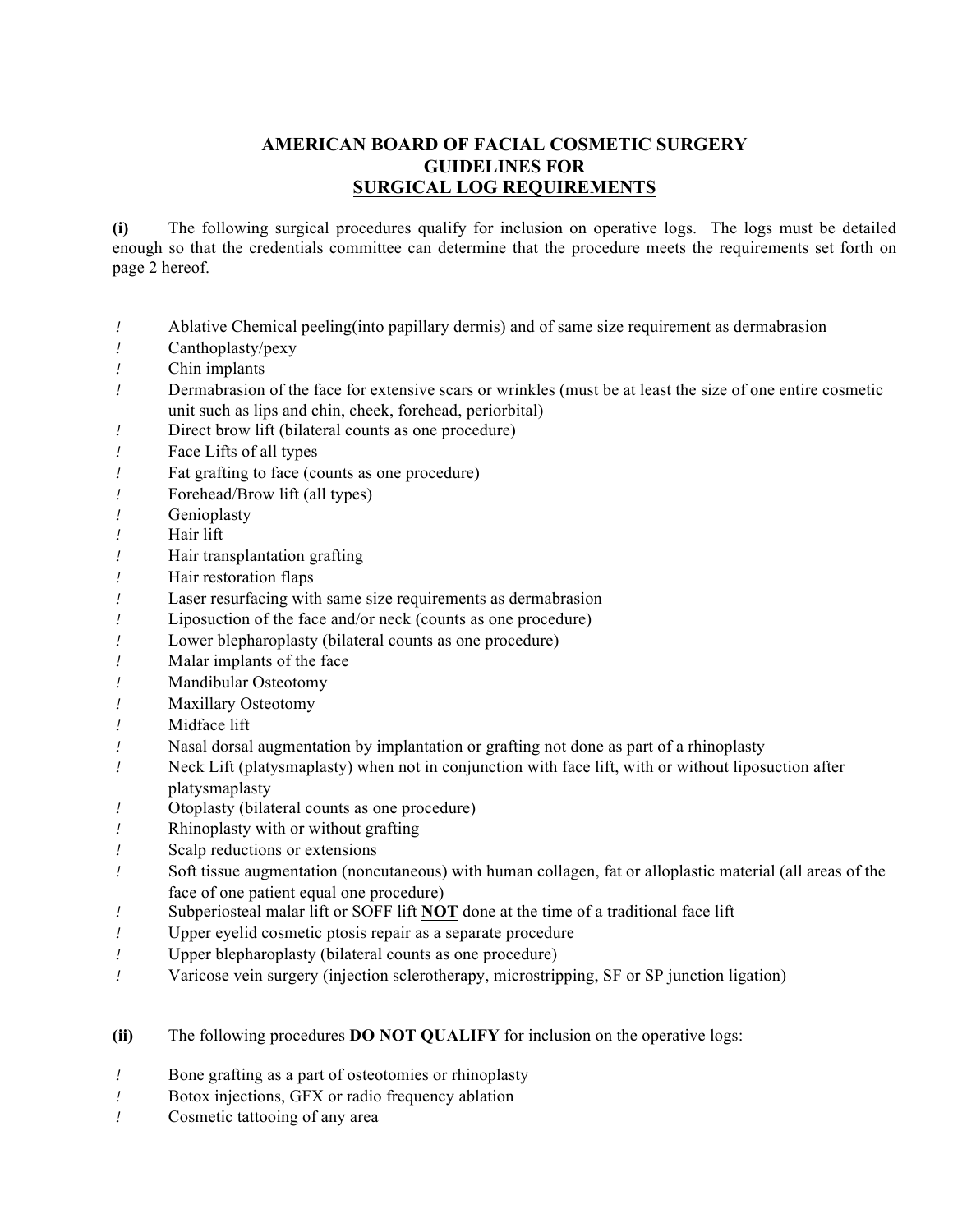- *!* Dental implants
- *!* Ear lobe split repairs
- *!* Excisions of lesions with or without plastic repairs
- *!* Facial fractures
- *!* Microdermabrasion
- *!* Pigmented lesion, tattoo, laser treatment
- *!* Repairs or reconstruction of trauma
- *!* Scar revision by dermabrasion, laser, or chemical peeling
- *!* Sclerotherapy of cutaneous ectasias
- *!* Septoplasty
- *!* Skin flaps or skin grafts to reconstruct skin lesion removal
- *!* Superficial chemical peeling with glycolic, salicylic, trichloroacetic acids
- *!* Thread Lifts
- *!* Vascular lesion laser treatment or hair removal
- *!* Zyderm or Zyplast injections, or injections of other fillers

## **(iii) SURGICAL LOG REQUIREMENTS**

a) The *typewritten* surgical log must meet the following criteria before the credentials committee will consider it:

| COLUMN 1             | COLUMN 2            | COLUMN 3                          | COLUMN 4            |
|----------------------|---------------------|-----------------------------------|---------------------|
| (Procedure number in | (Date of procedure) | (Medical Patient $# Per$          | (Type of procedure) |
| consecutive order)   |                     | <b>HIPPA</b> or Patient Initials) |                     |

b) The surgical log should be tallied on a separate page:

| COLUMN 1                    | COLUMN 2              |
|-----------------------------|-----------------------|
| Type of procedure           | Total number of cases |
| (e.g. hair transplantation) | (e.g. 10 cases)       |
| (upper blepharoplasty)      | $(24 \text{ cases})$  |

**NOTE:** Grand total for Column 2 should equal the required number of cases.